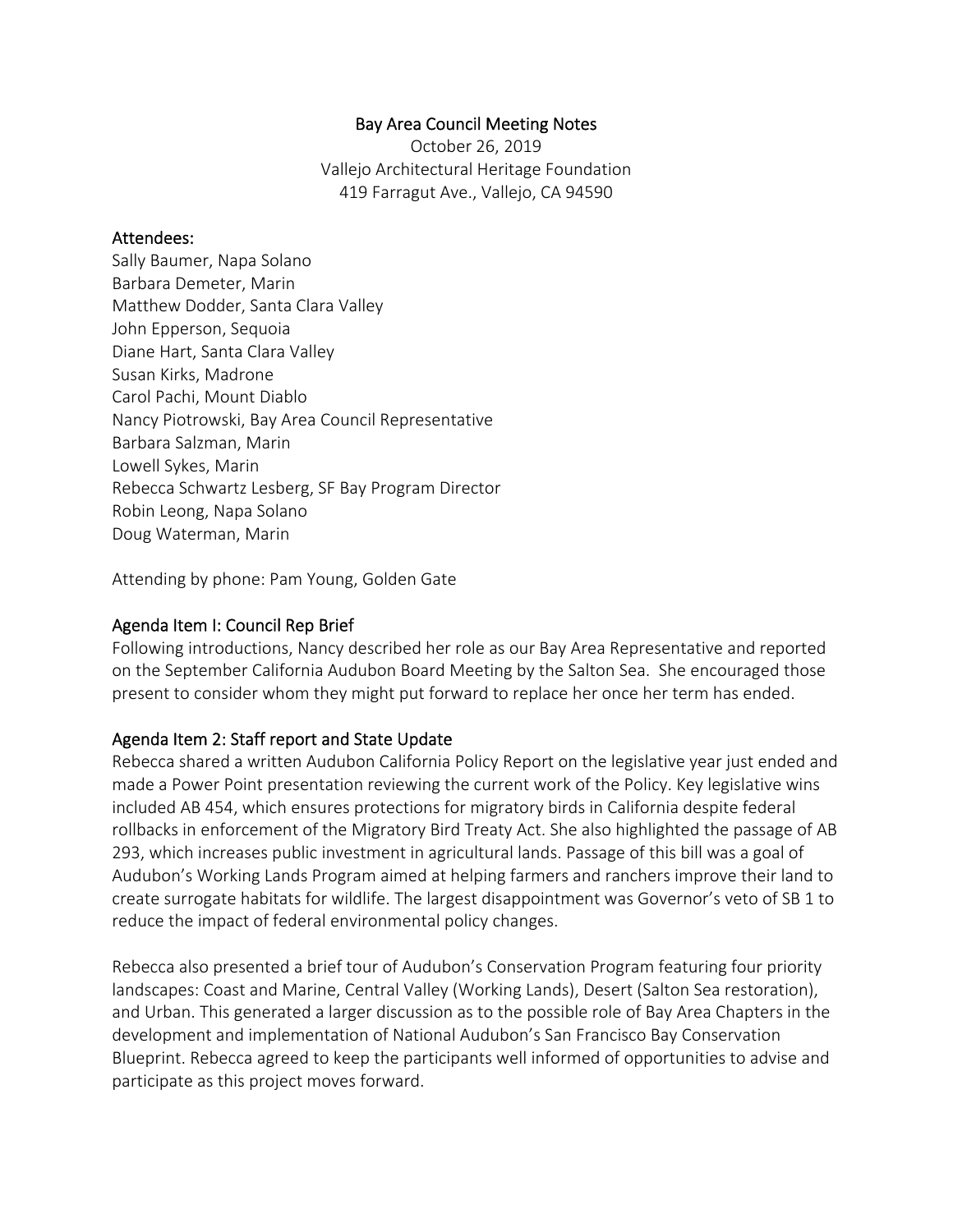## Agenda Item 3: Brief Chapter Reports

Golden Gate: Pam Young reported on staffing changes, a National Fish and Wildlife grant for habitat restoration work, and advocacy efforts related to Altamont wind farms to promote "Bird Safe Wind Energy." She agreed to share monitoring reports on wind turbine bird mortality with the participants.

Madrone: Susan Kirks reported on several ongoing projects, including an updated Breeding Bird Atlas now available online. She added that fire danger and wildfire evacuations are currently a major concern in her area. She also thanked those present for their support of past fire victims.

Marin: Barbara Demeter spoke of ongoing concerns relating to the farms at Point Reyes, mice on the Farallon Islands, and the creation of defensible perimeters in fire‐prone areas. She noted that Marin has received a \$1 million Measure AA grant to increase protection of canal communities and encouraged other chapters to buy or seek the donation of sensitive habitats.

Mount Diablo: Carol Pachi described her chapter's efforts to shift its newsletter to electronic delivery, revise its Website, participate in bird surveys, and protect local Peregrine falcons. Mount Diablo's advocacy efforts are focused on habitat preservation and the harmful effects of rodenticides on other wildlife.

Napa Solano: Sally Baumer recounted her chapter's challenges in terms of future chapter leaders, lost staff, and too few volunteers. Robin Leong advised chapters to contact their county Fish and Wildlife Commission for information regarding potential grants. He also suggested asking local companies such as Valero for financial assistance in support of the Christmas Bird Count.

Santa Clara Valley: Matthew Dodder noted that because of its Silicon Valley location, SCVAS is working on improving the built environment for wildlife with programs such as survey's Facebook's rooftop gardens and Egret Office Hours at Google's urban rookery. Diane Hart described recent campaigns to increase membership and offered to share examples of outreach materials with the participants.

Sequoia: John Epperson described his chapter's work to reengage with the Williams Sisters Ranch, which has been donated to NAS but is still activity farmed. He noted that these efforts, including recent bird surveys and nest box replacements, mesh well with California Aududon's Working Lands initiatives.

## Agenda Item 4: Needs Assessment for Bay Area Council Meetings

The following decision were agreed on to guide BAC meetings for the next year:

- a. Meeting purposes: To stay connected and informed, to collaborate on common concerns, and to share experiences of mutual interest.
- b. Meeting frequency: In person meetings twice yearly, in fall and spring. Virtual meetings by conference call, email, or Zoom as needed.